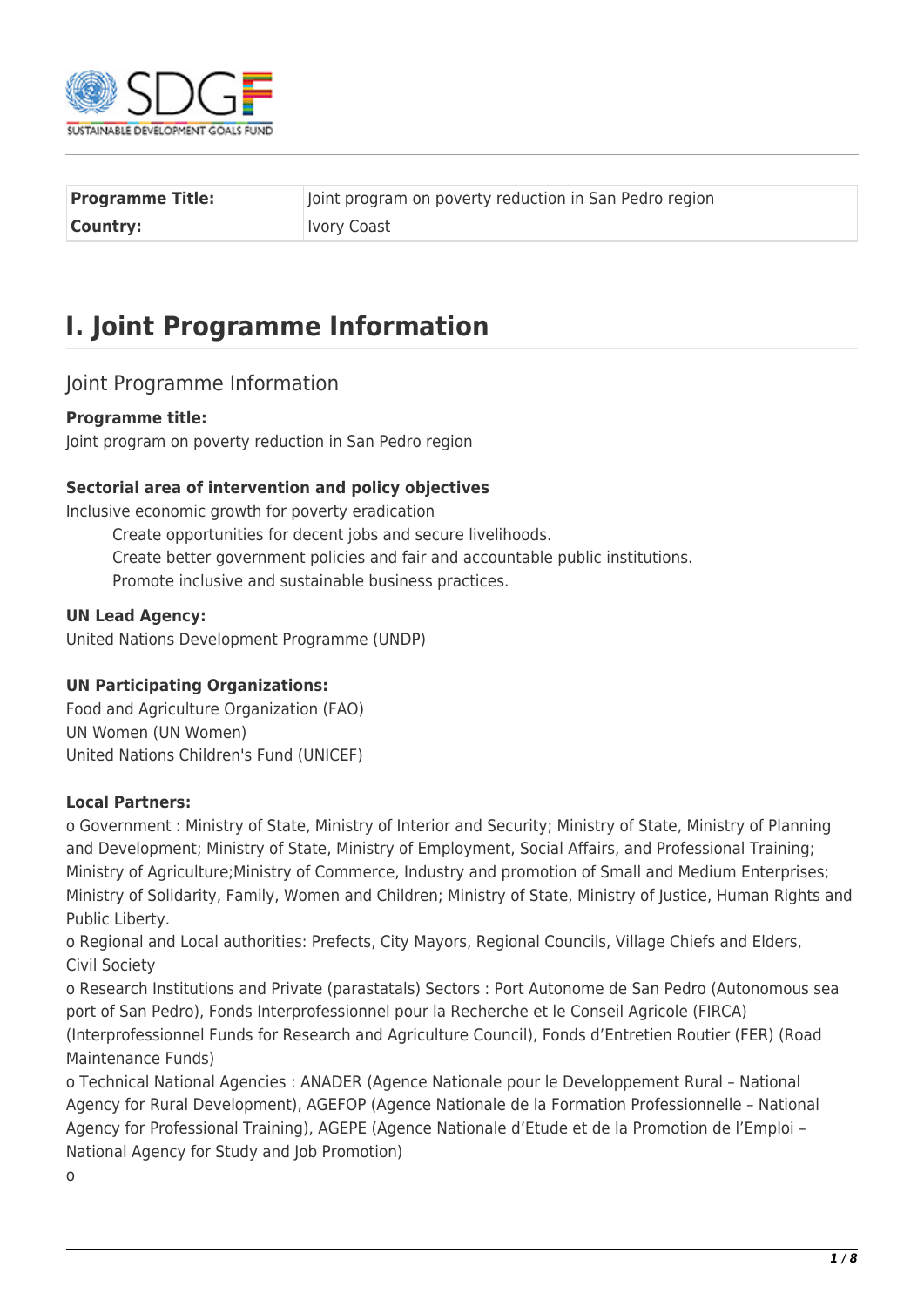## Report submitted by

**Name:**  M'baye Babacar Cissé

**Title:**  Coordonnateur Résident

**Organization:**  PNUD

**Contact information:**  Marie-Goreth Nizigama, Conseiller en Planification stratégique; Tél : (225) 20235869

**Reporting Period Ending:**  Sunday, November 1, 2015

# **II. Contact Information**

## Resident Coordinator

**Name:**  M'baye Babacar Cisse

**E-mail:**  babacar.cisse@one.un.org

UNCT contact person for implementation

**Name:**  Marie-Goreth Nizigama

**Agency:**  UNDP

**Title:**  Strategic Planning Advisor, CI

**E-mail:**  marie.goreth.nizigama@undp.org

**Phone:**  +225 20235869

Technical team contacts

Alternative UNCT contact person for implementation

**Name:**  Jenny Christelle Debrimou

**Agency:**  UNDP

**Title:**  Communications Specialist

**E-mail:**  jenny-christelle.debrimou@undp.org

**Phone:**  +225 20235979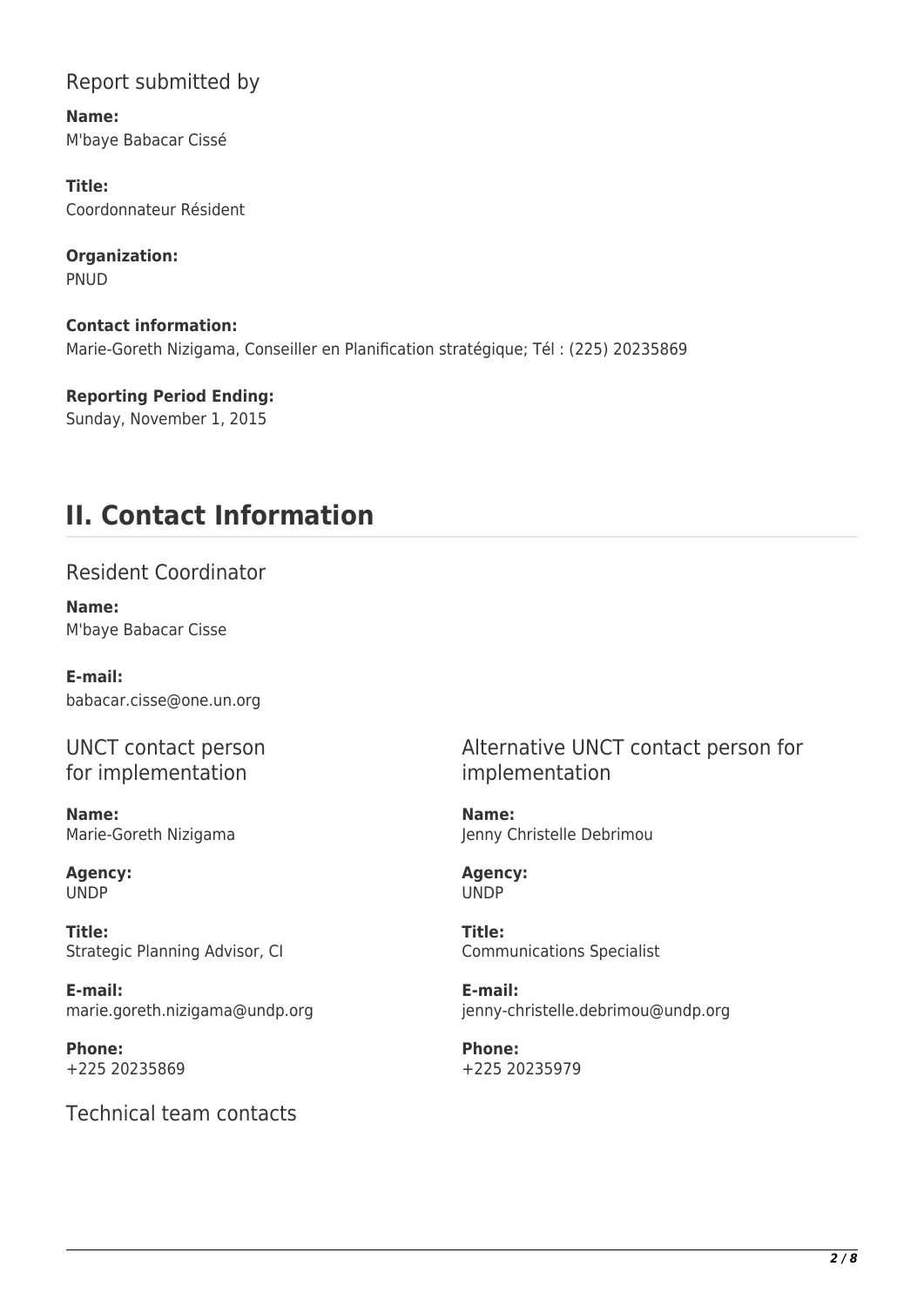Joint programme coordinator

**Name:**  Konaté Mah Koudédia

**Agency:**  PNUD

**Title:**  Coordonnatrice

**Email:**  mah.konate@undp.org

**Phone:**  (225) 07014440

**Address:**  01 BP 1747 Abidjan 07

JP communications and advocacy focal point

**Name:**  Jenny Christelle Debrimou

**Agency: PNUD** 

**Title:**  Spécialiste Communication

**Email:**  jenny-christelle.debrimou@undp.org

**Phone:**  20235869

JP private sector focal point

JP monitoring and evaluation focal point

**Name:**  Touré Lacina

**Agency:**  Bureau du Coordonnateur Résident du Système des Nations Unies

**Title:**  Spécialiste en Suivi/Evaluation

**Email:**  lacina.toure@undp.org

**Phone:**  20235869

**Address:**  07 BP 1747 Abidjan 07

JP knowledge management focal point

**Name:**  Joseph Ezoua

**Agency: PNUD** 

**Title:**  Spécialiste Programme

**Email:**  joseph.ezoua@undp.org

**Phone:**  20317400

Agency contact points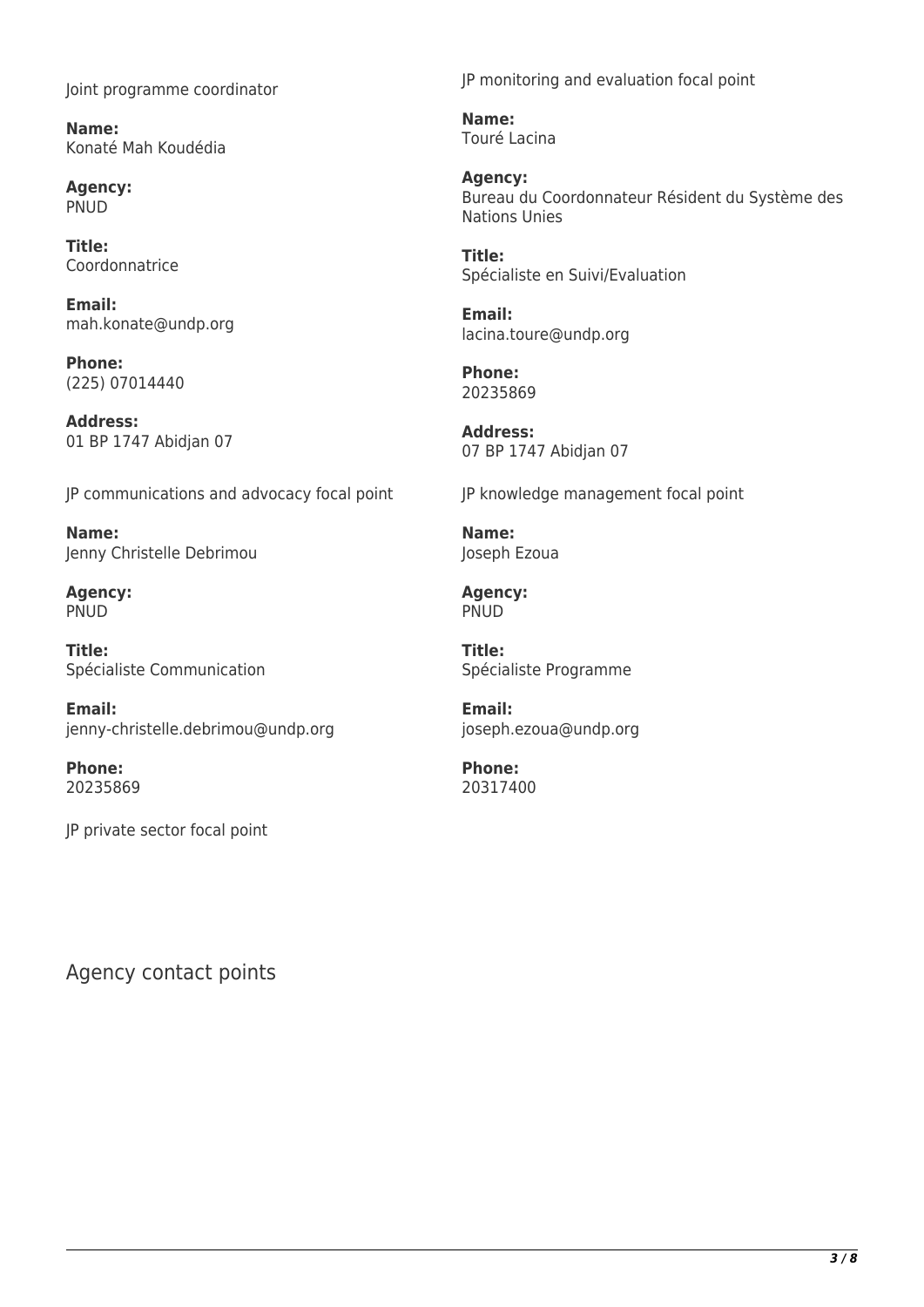#### Contact 1

**Name:**  Joseph Ezoua

**Agency:**  PNUD

**Title:**  spécialiste Programme Pauvreté

**Email:**  joseph.ezoua@undp.org

**Phone:**  20317400

**Address:**  01 BP 1747 Abidjan 01

Contact 3

**Name:**  Edgar leopold Akanvou

**Agency:**  FAO

**Title:**  Expert national

**Email:**  edgar.akanvou@fao.org

**Phone:**  22405919

**Address:**  Rue J 75 2 plateaux les vallons

Contact 5

Contact 2

**Name:**  Hyacinthe Mokie Sigui

**Agency: UNICEF** 

**Title:**  Chargé de Programme

**Email:**  hsigui@unicef.org

**Phone:**  22479953

Contact 4

# **III. Financial information**

### **Detailed Financial Report:**

[SDGF Monitoring Report 2 final.docx](http://proposals.sdgfund.org/system/files/report-attachments/SDGF%20Monitoring%20Report%202%20final.docx)

## SDG-F Funds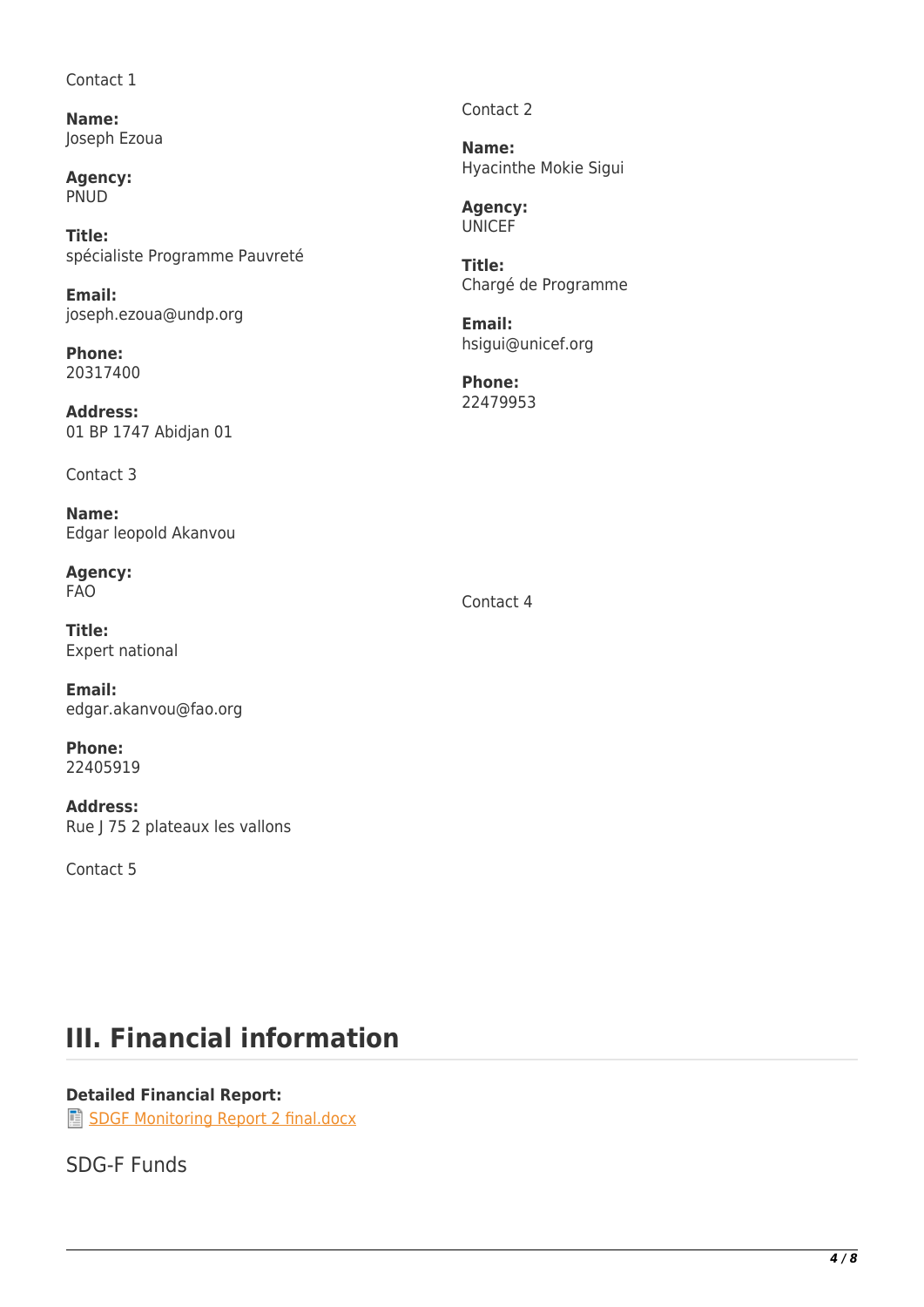| <b>UN Agency</b>                                     | <b>Total approved</b><br>funds | <b>Total funds</b><br><b>Transferred to</b><br>date | <b>Total funds</b><br>committed to<br>date | <b>Total funds</b><br>disbursed to date |
|------------------------------------------------------|--------------------------------|-----------------------------------------------------|--------------------------------------------|-----------------------------------------|
| United Nations<br>Development<br>Programme (UNDP)    | 800,000.00                     | 390,000.00                                          |                                            | 76,590.00                               |
| Food and<br>Agriculture<br>Organization (FAO)        | 310,000.00                     | 155,000.00                                          | 0.00                                       | 0.00                                    |
| UN Women (UN<br>Women)                               |                                |                                                     |                                            |                                         |
| <b>United Nations</b><br>Children's Fund<br>(UNICEF) | 380,000.00                     | 190,000.00                                          |                                            | 155,494.00                              |

| <b>Total</b><br>00.984<br>.490.000.00<br>000.00<br>0.00 |  |
|---------------------------------------------------------|--|
|---------------------------------------------------------|--|

## Matching Funds

| <b>Name of source</b> | <b>Total approved</b><br>funds | <b>Total funds</b><br><b>Transferred to</b><br>date | <b>Total funds</b><br>committed to<br>date | <b>Total funds</b><br>disbursed to date |
|-----------------------|--------------------------------|-----------------------------------------------------|--------------------------------------------|-----------------------------------------|
| <b>PNUD</b>           | 200,000.00                     | 50,000.00                                           | 50,000.00                                  | 50,000.00                               |

| <b>Total</b> |  |  |  |
|--------------|--|--|--|
|              |  |  |  |

# **IV. Beneficiaries**

# **Total number of direct beneficiaries to date:**

2089

## Direct Beneficiaries – Breakdown

| <b>Beneficiary type - individual</b>          | <b>Total</b> | <b>Female</b> | <b>Male</b> | <b>Comments</b> |
|-----------------------------------------------|--------------|---------------|-------------|-----------------|
| Farmers                                       | 464          | 162           | 302         |                 |
| Entrepreneurs                                 |              |               |             |                 |
| Civil servants/government                     | 69           | 19            | 50          |                 |
| Indigenous                                    |              |               |             |                 |
| Children                                      | 48           | 17            | 31          |                 |
| Youth                                         | 10           | 3             | 7           |                 |
| Information campaign                          | 769          | 430           | 339         |                 |
| assistance to individual legal<br>counselling | 673          | 184           | 489         |                 |
| <b>NGOs</b>                                   | 56           | 36            | 20          |                 |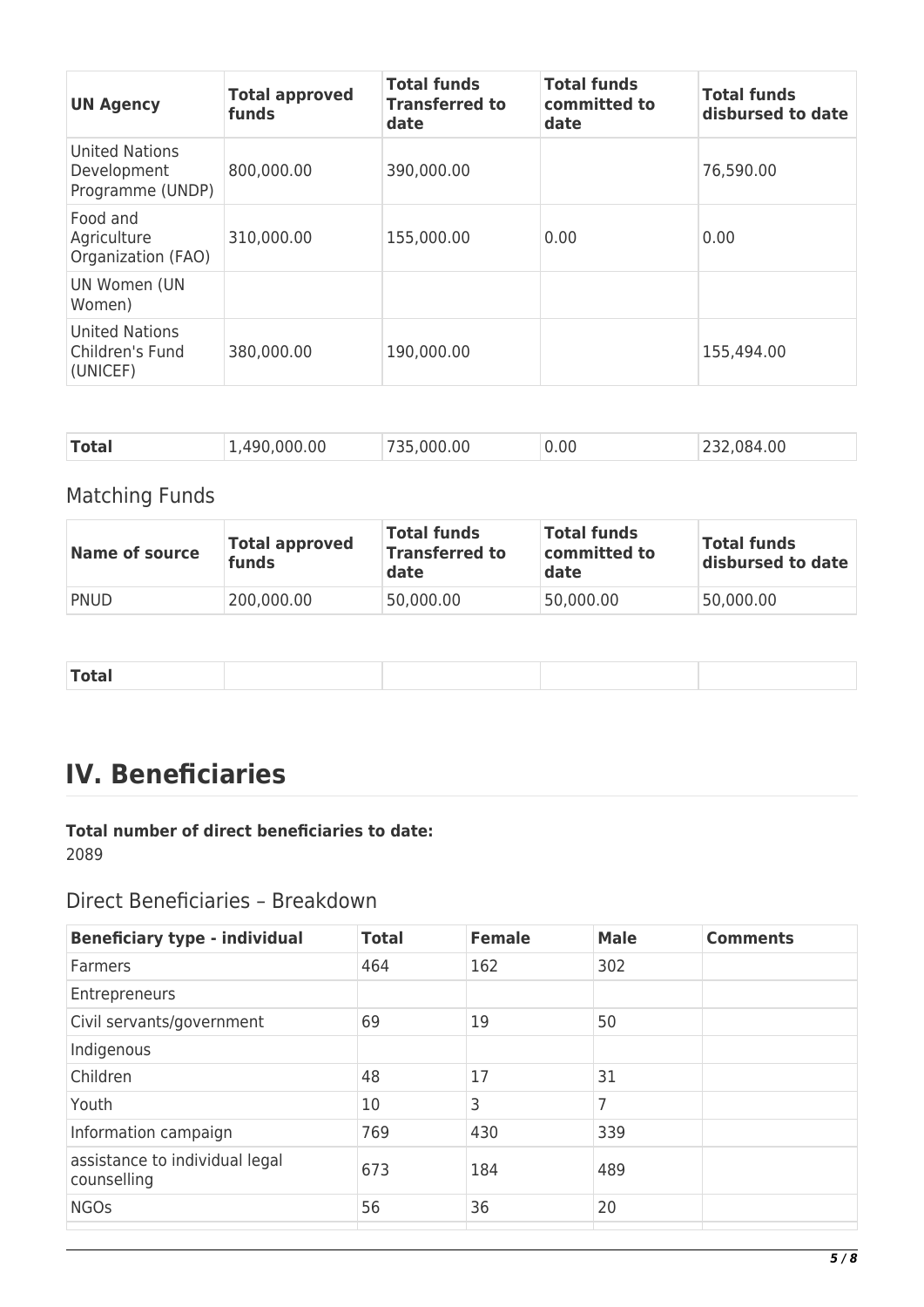| <b>Takes</b><br>$-$ | , סאו | $\cap$<br>. .<br>--- | ___ |  |
|---------------------|-------|----------------------|-----|--|

| <b>Beneficiary type - institutional</b> | <b>Total</b> | <b>Comments</b> |
|-----------------------------------------|--------------|-----------------|
| <b>SME<sub>S</sub></b>                  |              |                 |
| Cooperatives                            | 2.00         |                 |
| Government/municipal organizations      |              |                 |
| Private sector                          | 1.00         |                 |
| Community-based organizations           | 5            |                 |
| <b>NGOs</b>                             |              |                 |
|                                         |              |                 |
| <b>Total</b>                            | 8            |                 |

## Indirect Beneficiaries – Breakdown

| <b>Beneficiary type - individual</b> | <b>Total</b> | <b>Female</b> | <b>Male</b> | <b>Comments</b> |
|--------------------------------------|--------------|---------------|-------------|-----------------|
| <b>Farmers</b>                       | 1,422        | 495.00        | 927.00      |                 |
| Entrepreneurs                        |              |               |             |                 |
| Civil servants/government            |              |               |             |                 |
| Indigenous                           |              |               |             |                 |
| Children                             |              |               |             |                 |
| Youth                                |              |               |             |                 |
|                                      |              |               |             |                 |
| <b>Total</b>                         | 1,422        | 495.00        | 927.00      |                 |

| <b>Beneficiary type - institutional</b> | <b>Total</b> | <b>Comments</b> |
|-----------------------------------------|--------------|-----------------|
| <b>SMEs</b>                             |              |                 |
| Cooperatives                            |              |                 |
| Government/municipal organizations      |              |                 |
| Private sector                          |              |                 |
| Community-based organizations           |              |                 |
| <b>NGOs</b>                             |              |                 |
|                                         |              |                 |
|                                         |              |                 |
| <b>Total</b>                            |              |                 |

# **V. Joint Programme Progress**

## Cross-cutting issues

How has the JP addressed during the reporting period (please provide concrete actions):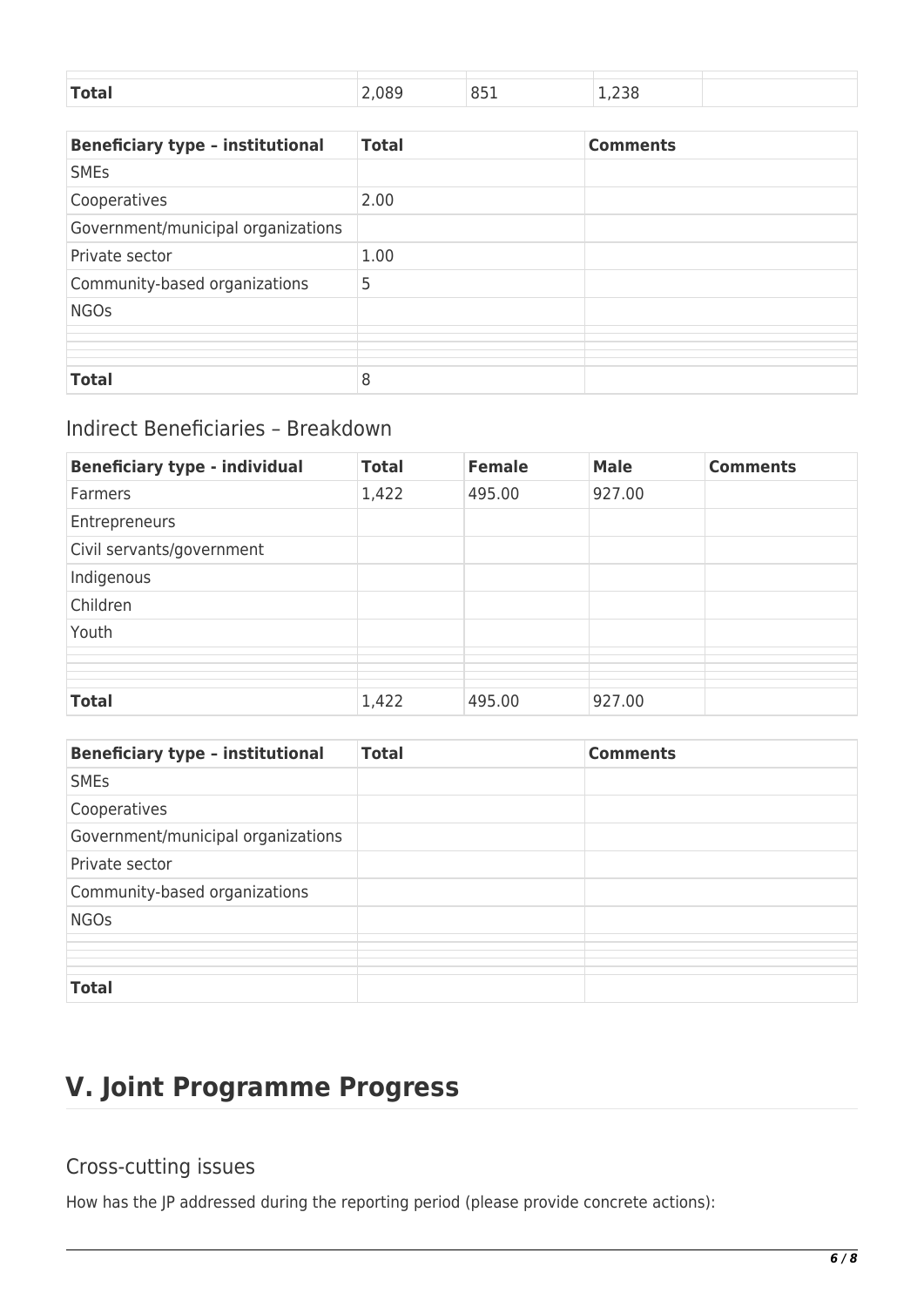1) The **sustainability** of the JP work. (200 words)

2) The promotion of **women's empowerment and gender equality.** (200 words)

3) The engagement in **public-private partnerships**. (200 words)

# **Communication and Advocacy**

**Has the JP articulated an advocacy & communication actions that helps advance its policy objectives and development outcomes?:**  No

**Please provide concrete gains on how the the JP communication and advocacy efforts have increased awareness on SDGs.:** 

(250 words)

### **JP twitter handle:**

 $\omega$ 

Other social media channels managed by joint programme (Instagram, Google+, You Tube…):

### One UN Coordination and Delivering as One

The SDG-F is based on the principles of effective development cooperation, inclusion and participation and One UN coordination.

| <b>Actions</b>                                                                                                           | <b>Description</b> |
|--------------------------------------------------------------------------------------------------------------------------|--------------------|
| Managerial practices (financial, procurement, etc.) implemented jointly by the UN<br>implementing agencies for SDG-F JPs |                    |
| Joint analytical work (studies, publications, etc.) undertaken jointly by UN implementing<br>agencies for SDG-F JPs      |                    |
| Joint activities undertaken jointly by UN implementing agencies for SDG-F JPs                                            |                    |
| Other, please specify:                                                                                                   |                    |

## National Ownership: Paris, Accra and Busan Commitments

The SDG-F strengthens the UN system's ability to deliver results in an integrated and multi-dimensional manner by supporting the Joint Programme modality and by bringing together United Nations Agencies and national counterparts in a collective effort to ensure ownership and sustainability of results of JPs and advance towards the SDGs.

| <b>Partners</b>                        | Involvement * | <b>Type of involvement</b> | <b>Examples</b> |
|----------------------------------------|---------------|----------------------------|-----------------|
| Government<br>(specify national/local) |               |                            |                 |
| <b>Private Sector</b>                  |               |                            |                 |
| <b>Civil Society</b>                   |               |                            |                 |
| Academia                               |               |                            |                 |

\* Implementation of activities and the delivery of outputs